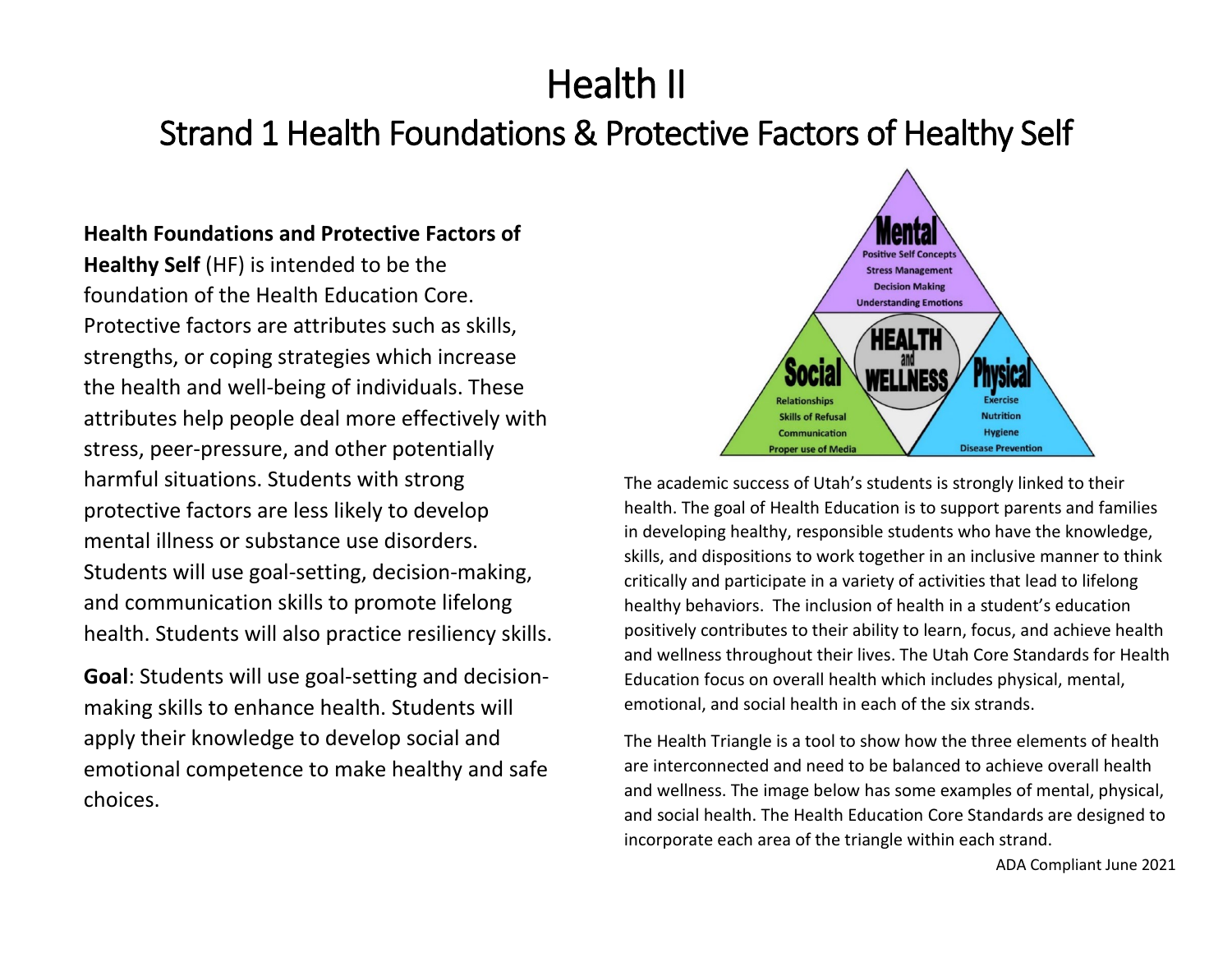| <b>Standard HII.HF.1</b>                                                                                                                                          |
|-------------------------------------------------------------------------------------------------------------------------------------------------------------------|
| Use SMART goal criteria to design and implement a plan for positive lifelong healthy habits.                                                                      |
| <b>Concepts and Skills to Master</b>                                                                                                                              |
| Create a living document that students check in with for SMART Goals.<br>$\bullet$                                                                                |
| Set a health goal for each component of the health triangle: Mental, Social, and Physical.                                                                        |
| Botvin LST Lesson.<br>$\bullet$                                                                                                                                   |
| <b>Critical Background Knowledge</b>                                                                                                                              |
| Standard HI.HF.1: Create a health-related SMART goal and explain how using the SMART goal-setting process promotes health and improves self-                      |
| confidence.                                                                                                                                                       |
| <b>Related Standards: Current Grade Level</b>                                                                                                                     |
| Standard HII.SAP.1: Explore risk and protective factors for making healthy decisions about substance use.                                                         |
| Standard HII.N.4: Develop lifelong strategies for maintaining nutrition and physical activity behaviors that improve mental, physical, and social health.         |
| Standard HII.HD.8b: Discuss and understand refusal skills, personal boundaries, and affirmative consent as they apply to situations involving pressure to be      |
| sexually active and identify strategies that support the decision to abstain from sexual behavior.                                                                |
| <b>Standard HII.HF.2</b>                                                                                                                                          |
| Demonstrate effective ways to communicate personal boundaries and show respect for the boundaries of others.                                                      |
| <b>Concepts and Skills to Master</b>                                                                                                                              |
| Define your personal boundaries with strangers, acquaintances, friends, etc. Practice methods to communicate personal boundaries.<br>$\bullet$                    |
| Practice accepting the boundaries of others (e.g., accepting a no, compromise, and active listening).<br>$\bullet$                                                |
| Demonstrate assertiveness, communication skills, how to negotiate, and collaborate with others to enhance health and avoid or reduce health risks.<br>$\bullet$   |
| Botvin LST Lesson.<br>$\bullet$                                                                                                                                   |
| <b>Critical Background Knowledge</b>                                                                                                                              |
| Standard HI.HF.4: Demonstrate assertiveness and other effective ways to communicate personal boundaries and show respect for the boundaries of others.            |
| <b>Related Standards: Current Grade Level</b>                                                                                                                     |
| Standard HII.SAP.1: Explore risk and protective factors for making healthy decisions about substance use.                                                         |
| Standard HII.N.4: Develop lifelong strategies for maintaining nutrition and physical activity behaviors that improve mental, physical, and social health.         |
| Standard HII.HD.2: Define and describe the mental, emotional, physical, and social health benefits of sexual abstinence.                                          |
| Standard HII.HD.3: Explain the process of conception, fetal development and birth, practices for a healthy pregnancy, pregnancy prevention, and parenting         |
| responsibilities.                                                                                                                                                 |
| Standard HII.HD.4: Identify practices for prevention of common sexually transmitted diseases or infections (STD/STI).                                             |
| Standard HII.HD.8: Recognize characteristics of healthy relationships, the impact a relationship has on wellness, practice skills to build healthy relationships, |
| and emphasize the responsibility within families and communities to support healthy relationships.                                                                |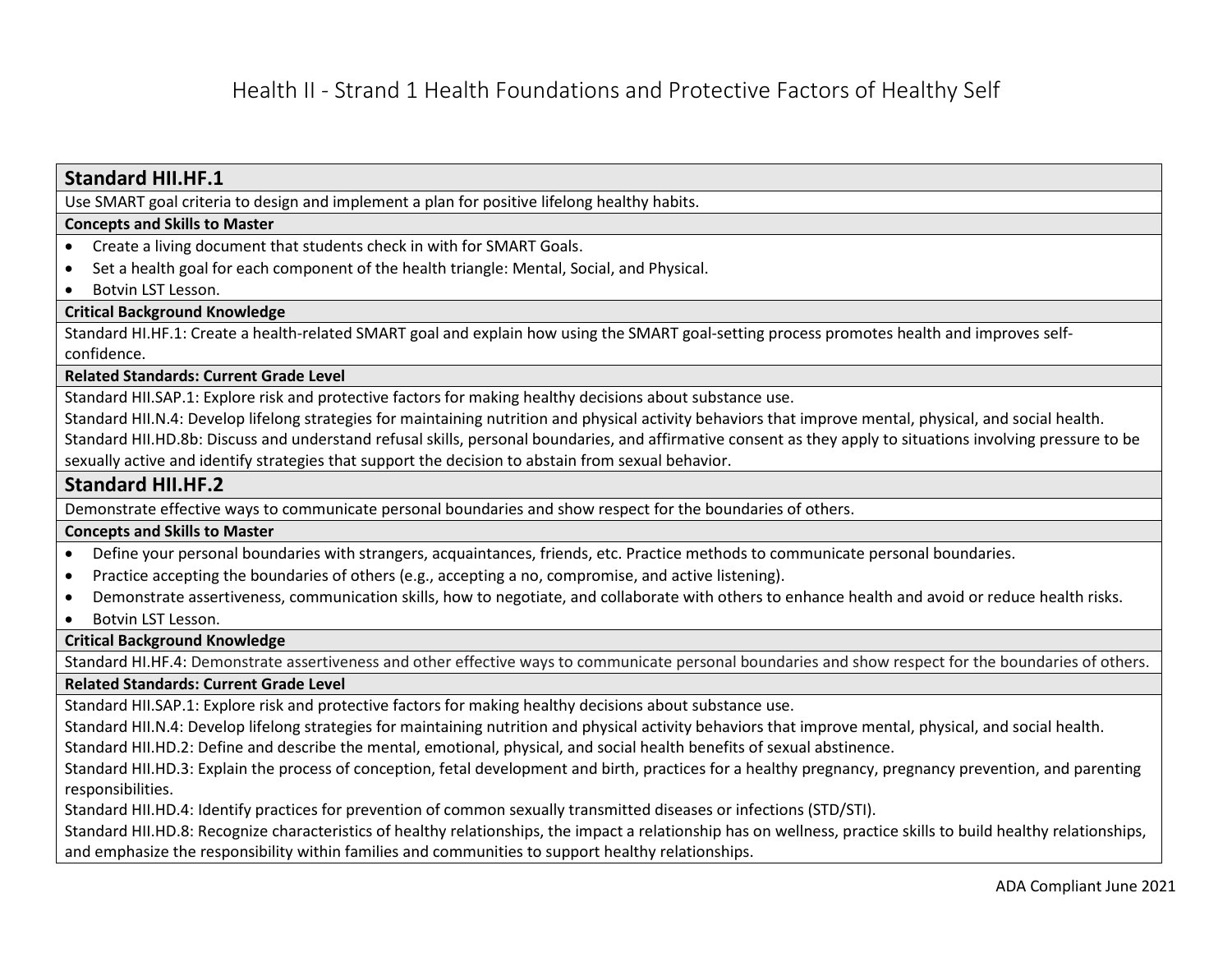Standard HII.HD.9: Discuss harassment, abuse, discrimination, and relationship violence prevention and reporting strategies.

#### **Standard HII.HF.3**

Apply decision-making strategies to a health-related choice and defend the decision. Discuss practicing self-control, such as delaying immediate gratification, resisting negative peer pressure, and avoiding risks of impulsive behavior.

#### **Concepts and Skills to Master**

- Teach students the Decision-Making Process (DMP) model and discuss how timetable is appropriate with major decisions.
- Botvin LST Lesson.
- Recognize how emotions impact the decision-making process.

**Critical Background Knowledge**

Standard HI.HF.2: Research factors that contribute to decisions and apply effective decision-making strategies.

#### **Related Standards: Current Grade Level**

Standard HII.SAP.1: Explore risk and protective factors for making healthy decisions about substance use.

Standard HII.N.4: Develop lifelong strategies for maintaining nutrition and physical activity behaviors that improve mental, physical, and social health.

Standard HII.HD.2: Define and describe the mental, emotional, physical, and social health benefits of sexual abstinence.

Standard HII.HD.3: Explain the process of conception, fetal development and birth, practices for a healthy pregnancy, pregnancy prevention, and parenting responsibilities.

Standard HII.HD.4: Identify practices for prevention of common sexually transmitted diseases or infections (STD/STI).

Standard HII.HD.8: Recognize characteristics of healthy relationships, the impact a relationship has on wellness, practice skills to build healthy relationships, and emphasize the responsibility within families and communities to support healthy relationships.

Standard HII.HD.9: Discuss harassment, abuse, discrimination, and relationship violence prevention and reporting strategies.

#### **Standard HII.HF.4**

Develop resiliency skills.

**Concepts and Skills to Master** 

• Brainstorm positive characteristics about self, include both physical and emotional. Students can refer back in difficult situations.

#### **Critical Background Knowledge**

Standard HI.HF.3: Practice resiliency skills.

**Related Standards: Current Grade Level**

Standard HII.MEH.1: Apply stress management techniques to a personal stressor and evaluate their effectiveness.

Standard HII.MEH.2: Research current modes of technology and media use and how they impact mental and emotional health.

Standard HII.MEH.5: Research and demonstrate knowledge of risk factors and warning signs of suicide and know how to seek help when needed.

Standard HII.SAP.5: Identify community resources available to support individuals impacted by substance abuse and addiction, recognizing that recovery from addiction is possible.

Standard.HD.9: Discuss harassment, abuse, discrimination, and relationship violence prevention and reporting strategies.

#### **Standard HII.HF.4a**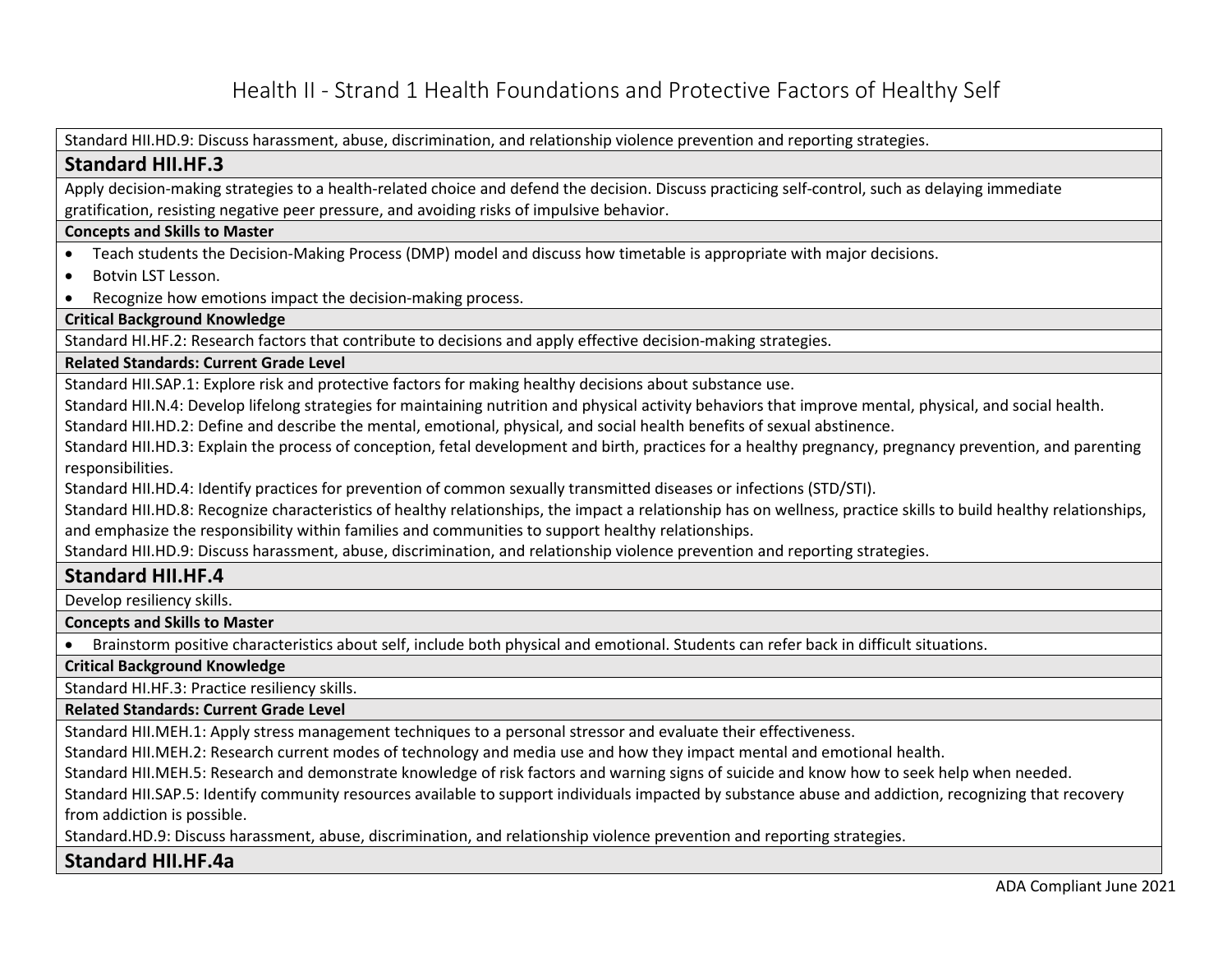Develop skills to cope with common life changes (for example, changing schools, relationship changes, family changes).

#### **Concepts and Skills to Master**

#### • Botvin LST lesson.

- List common life changes and develop and plan and coping strategies for each.
- Design a personal collage, paper, or other format addressing future goals and plans for families, life, relationship, or career.

#### **Critical Background Knowledge**

Standard HI.HF.3c: Develop coping skills by learning from mistakes or perceived failures of self and others.

#### **Related Standards: Current Grade Level**

Standard HII.MEH.1: Apply stress management techniques to a personal stressor and evaluate their effectiveness.

Standard HII.HD.8: Recognize characteristics of healthy relationships, the impact a relationship has on wellness, practice skills to build healthy relationships, and emphasize the responsibility within families and communities to support healthy relationships.

#### **Standard HII.HF.4b**

Understand the impact of locus of control, growth mindset, and healthy response to failure on physical, mental, emotional, and social health.

#### **Concepts and Skills to Master**

- Discuss how to demonstrate responsibility in variety of situations.
- Practice positive responses to failure (using historical figures or other famous people is helpful).

#### **Critical Background Knowledge**

Standard HI.HF.3a: Practice strategies (e.g., positive self-talk, service to others, developing talents and skills) to develop a positive self-image.

Standard HI.HF.3b: Explain the importance of taking responsibility for one's actions and behaviors and discuss locus of control.

#### **Related Standards: Current Grade Level**

Standard HII.SAP.4: Evaluate the physical, mental, emotional, social, legal, and financial impacts of the use or abuse of alcohol, tobacco, nicotine and other drugs on self, families, and communities.

Standard HII.HD.4c: Analyze the impact of STD/STI on self and others (e.g., physical, social, emotional, financial), including responsibility for testing and informing partners.

Standard HII.HD.8: Recognize characteristics of healthy relationships, the impact a relationship has on wellness, practice skills to build healthy relationships, and emphasize the responsibility within families and communities to support healthy relationships.

Standard HII.HD.9: Discuss harassment, abuse, discrimination, and relationship violence prevention and reporting strategies.

#### **Standard HII.HF.4c**

Develop resilience by connecting to self, family, and community.

**Concepts and Skills to Master** 

• Use questionnaires or surveys about self-worth. Tie in data to show what impact students have in their communities and families.

**Critical Background Knowledge**

Standard HI.HF.3: Practice resiliency skills.

**Related Standards: Current Grade Level**